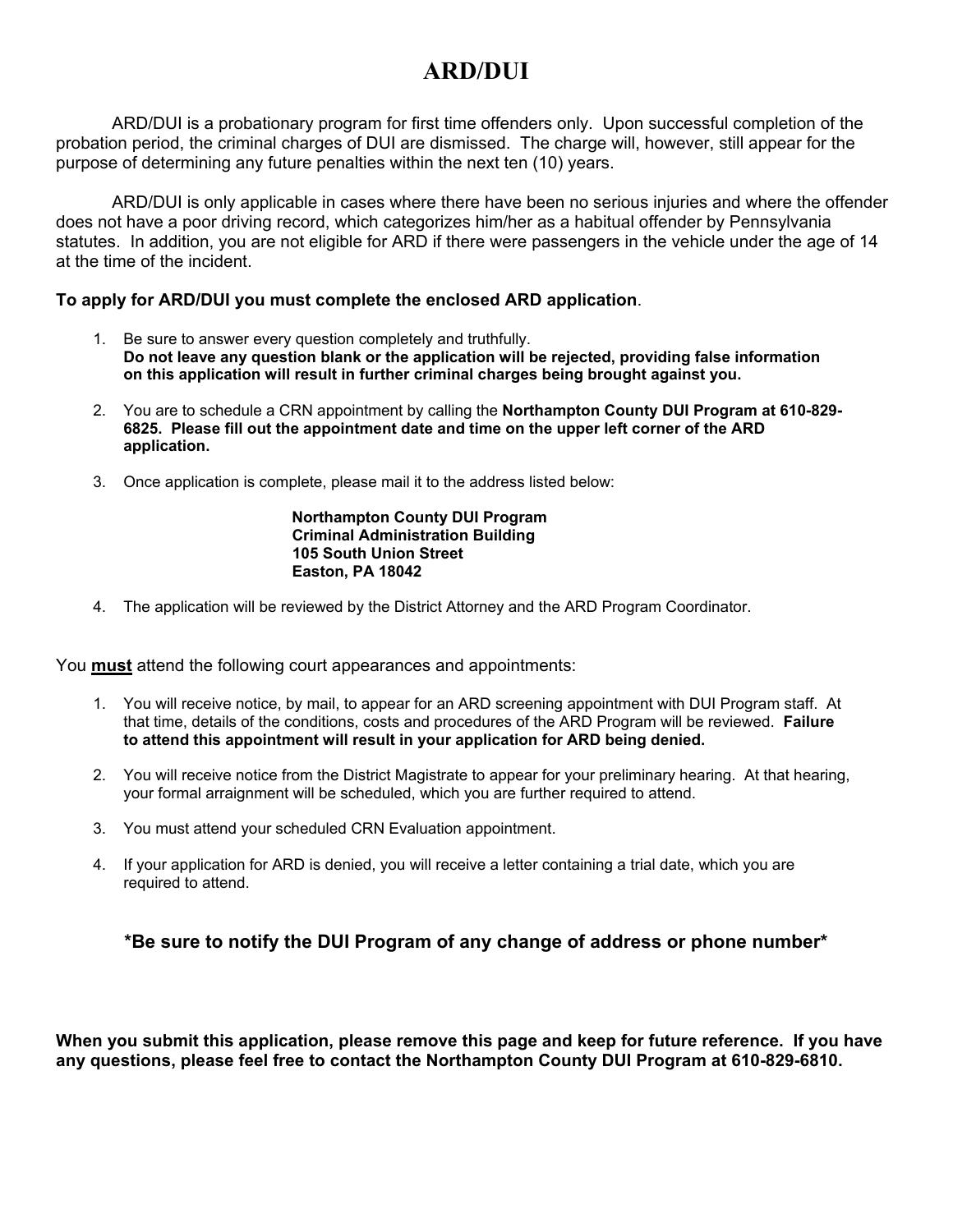# **\*\*IF TRANSLATOR REQUIRED, CHECK HERE \_\_\_**

## **LANGUAGE \_\_\_\_\_\_\_\_\_\_\_\_\_\_\_\_\_\_**

### **DUI – ARD APPLICATION**

**Be sure to answer every question completely and truthfully**. **Do not leave any questions blank or the application will be rejected, providing false information on this application will result in further criminal charges being brought against you.**

| CRN APPOINTMENT: 1 1 2 2 CLOUD AM/PM                                                                                                                                              |                                                                                                                                                                                                                                      |                   |                                                                                                                                                                                                                                                                             |  |  |
|-----------------------------------------------------------------------------------------------------------------------------------------------------------------------------------|--------------------------------------------------------------------------------------------------------------------------------------------------------------------------------------------------------------------------------------|-------------------|-----------------------------------------------------------------------------------------------------------------------------------------------------------------------------------------------------------------------------------------------------------------------------|--|--|
| PLEASE PRINT IN INK<br>$\overline{\text{DATE}}:$ $\overline{\phantom{a}1\phantom{a}}$ $\overline{\phantom{a}1\phantom{a}}$                                                        |                                                                                                                                                                                                                                      | TODAY'S           |                                                                                                                                                                                                                                                                             |  |  |
| Defendant's Name:<br>1.<br><u> 1989 - Jan Stein Stein Stein Stein Stein Stein Stein Stein Stein Stein Stein Stein Stein Stein Stein Stein S</u><br>2. Alias:<br>3. Address: _____ | Maiden Name: <u>Name: Name: Name of American Name of American Name of American Name of American Name of American</u>                                                                                                                 |                   |                                                                                                                                                                                                                                                                             |  |  |
| <b>Street</b><br>County of Residence:<br>4. Home Phone #: ( )                                                                                                                     | <u>city</u> City State State                                                                                                                                                                                                         | Cell Phone #: ( ) | Zip code                                                                                                                                                                                                                                                                    |  |  |
| <b>PRIOR ADDRESSES IN PAST SEVEN (7) YEARS:</b><br><b>STREET</b>                                                                                                                  |                                                                                                                                                                                                                                      | <b>STATE</b>      | <b>ZIP CODE</b>                                                                                                                                                                                                                                                             |  |  |
|                                                                                                                                                                                   |                                                                                                                                                                                                                                      |                   |                                                                                                                                                                                                                                                                             |  |  |
| 6. Education (Please include names of high school and colleges with dates attended): [14] Equipment Connection                                                                    |                                                                                                                                                                                                                                      |                   |                                                                                                                                                                                                                                                                             |  |  |
| 7.<br>$\frac{1}{2}$ Expiration Date: $\frac{1}{2}$ $\frac{1}{2}$<br>From what other states have you had any prior driver's license(s) and when:                                   |                                                                                                                                                                                                                                      |                   | State: <u>_____________________</u><br><u> 1989 - Johann Stoff, deutscher Stoffen und der Stoffen und der Stoffen und der Stoffen und der Stoffen und der Stoffen und der Stoffen und der Stoffen und der Stoffen und der Stoffen und der Stoffen und der Stoffen und d</u> |  |  |
| 9. Marital Status:                                                                                                                                                                |                                                                                                                                                                                                                                      |                   |                                                                                                                                                                                                                                                                             |  |  |
| 10.<br>Dependents:<br>Family Synopsis: (Name, address, phone # of parents or closest relative):<br>11.                                                                            | <u>a sa barang sa mga sangang nagang sa mga sangang ng mga sangang ng mga sangang ng mga sangang ng mga sangang ng mga sangang ng mga sangang ng mga sangang ng mga sangang ng mga sangang ng mga sangang ng mga sangang ng mga </u> |                   |                                                                                                                                                                                                                                                                             |  |  |
| Presently employed by: (Name, address, phone #, job title, job length & working hours):                                                                                           |                                                                                                                                                                                                                                      |                   |                                                                                                                                                                                                                                                                             |  |  |
| If unemployed, how are you supported?                                                                                                                                             |                                                                                                                                                                                                                                      |                   |                                                                                                                                                                                                                                                                             |  |  |

Please turn over and continue on other side…………..